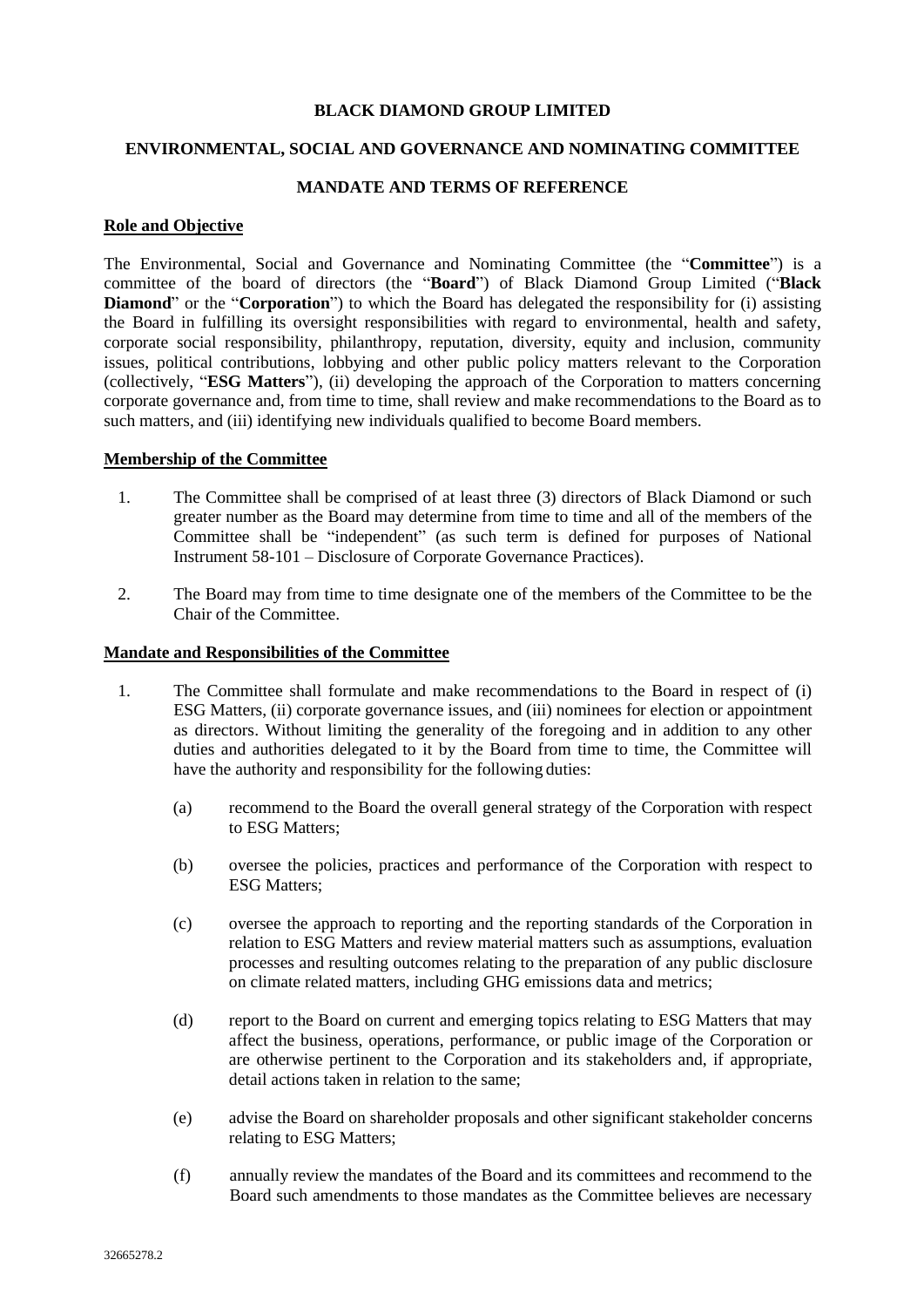or desirable;

- (g) to consider and, if thought fit, approve requests from directors or committees of directors of the engagement of special advisors from time to time;
- (h) to prepare and recommend to the Board annually a statement of corporate governance practices to be included in the Corporation's annual report or information circular as required by all of the stock exchanges on which the shares of the Corporation are listed and any other regulatory authority;
- (i) to make recommendations to the Board as to which directors should be classified as "independent directors", "related" directors or "unrelated" directors pursuant to any such report or circular;
- (j) to review on a periodic basis the composition of the Board and ensure that an appropriate number of independent directors sit on the Board, analyzing the needs of the Board and recommending nominees who meet such needs;
- (k) to assess, at least annually, the effectiveness of the Board as a whole, the committees of the Board and the contribution of individual directors (including the competencies and skills that each individual director is expected to bring to the Board), including considering the appropriate size of the Board;
- (l) to recommend suitable candidates for nominees for election or appointment as directors, and recommend the criteria governing the overall composition of the Board and governing the desirable individual characteristics for directors and in making such recommendations, the Committee should consider:
	- (i) the competencies and skills that the Board considers to be necessary for the Board, as a whole, to possess;
	- (ii) the competencies and skills that the Board considers each existing director to possess;
	- (iii) the competencies and skills each new nominee will bring to the boardroom; and
	- (iv) whether or not each new nominee can devote sufficient time and resources to his or her duties as a member of the Board;
- (m) as required, develop, for approval by the Board, an orientation and education program for new recruits to the Board;
- (n) to act as a forum for concerns of individual directors in respect of matters that are not readily or easily discussed in a full Board meeting, including the performance of management or individual members of management or the performance of the Board or individual members of the Board;
- (o) to develop and recommend to the Board for approval and periodically review structures and procedures designed to ensure that the Board can function effectively and independently of management;
- (p) make recommendations to the Board regarding appointments of corporate officers and senior management
- (q) review annually the Committee's Mandate and Terms of Reference;
- (r) to review and consider the engagement at the expense of the Corporation of